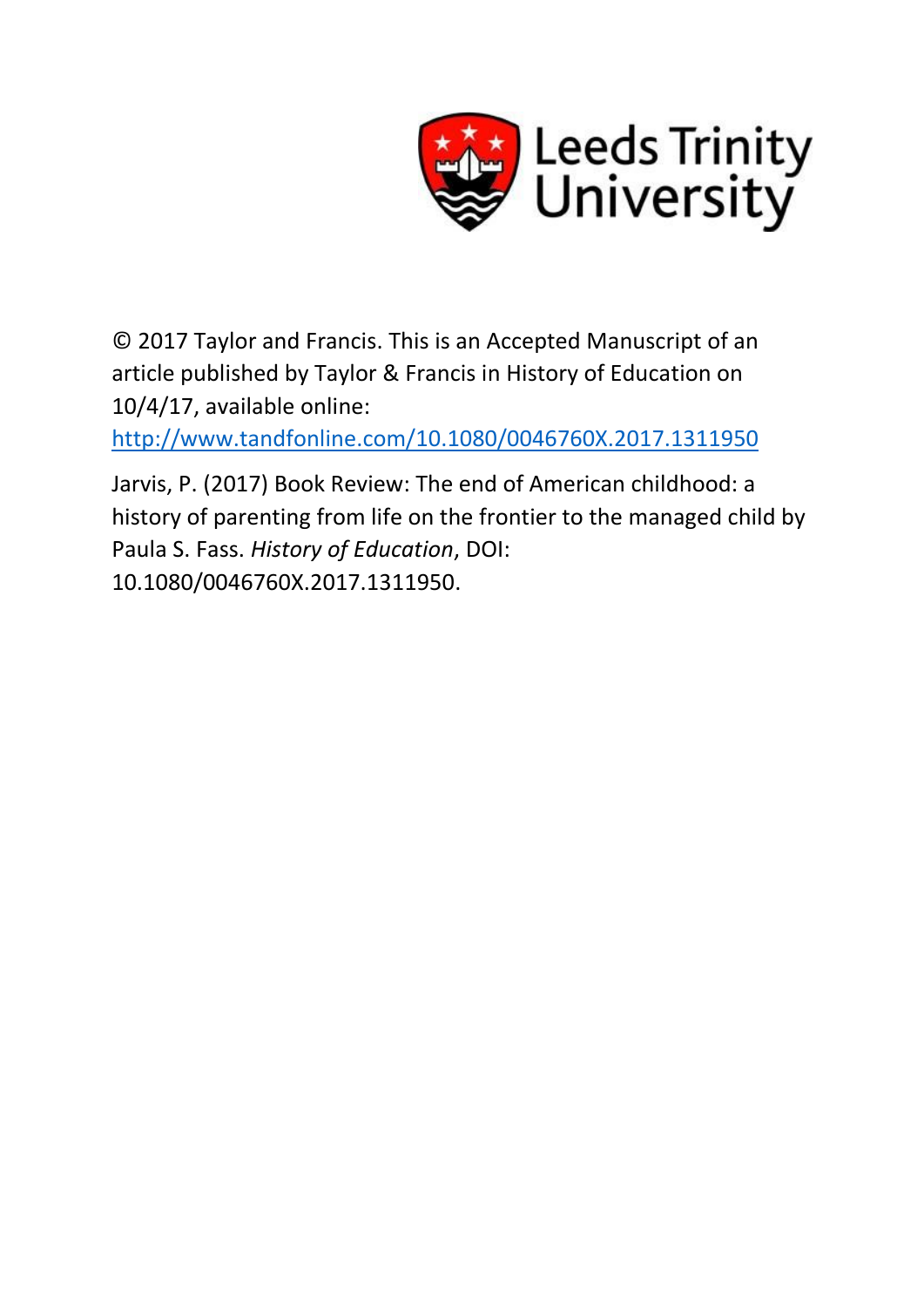## **The end of American childhood: a history of parenting from life on the frontier to the managed child**, by Paula S. Fass**,** Princeton, Princeton University Press, 2016, 334 pp**.,**  £24.95 (hardback), ISBN 978-0-691-16257-7

As a British social scientist focused on childhood, youth and education, I was very interested in the subject-matter of this book, particularly as I have recently collaborated with an American colleague to co-edit a book on the transatlantic origins of early years education (Pam Jarvis, Louise Swiniarski and Wendy Holland, *Early Years Pioneers in Context: Their Lives, Lasting Influence and Impact on Practice Today*, Abingdon, 2017). Fass however sets out her intention to document the development of a unique American culture of childhood: 'understanding *American* childhood, *American* parenting and *American* generational relations' (p.12) and she does manage to highlight some elements of American childhood that intertwine with the historical development of the US. For example, she details the tradition of the child as the 'little citizen' (p.3) and the early feminisation of childhood education in the US (pp.38-39). She points out that the universal state-funded high school was an American innovation (p.123) giving the generation born in the early twentieth century an edge over their European counterparts who were not routinely provided with a secondary education. However a point that she does not raise here is the other great difference that defined American and European childhood for this generation: while American children lived within the peaceful environment of the mainland US, European children were situated within the devastation and upheaval of pan-European war and its aftermath. She additionally documents the significant influence of American authors Benjamin Spock and Erik Erikson upon the modern construction of childhood- and while it is certainly the case that Erikson was born and educated in Continental Europe, he developed his theories on childhood and youth as a naturalised American citizen. Another element of purely American childhood that readers might expect to see in such a text, but which was not raised is the practice of sending children to summer camp (Michael B. Smith ''The Ego Ideal of the Good Camper' and the Nature of Summer Camp'. *Environmental History*, 11:1, 2006) to experience something of the lives of early American pioneers, which is clearly a uniquely American phenomenon.

In some parts of the book, comparisons are not drawn effectively. For example, Fass seems poorly informed about the extent of influence that the United Nations Convention of the Rights of the Child has had upon European nations, proposing that '*some* European nations have adopted the UNCRC' (p.230). In fact *all* UN member states apart from the USA have ratified the convention. She also links the growing late nineteenth century consciousness of children's especial vulnerability to the American Civil War, when in fact this phenomenon was also simultaneously occurring in Europe. She comments 'this new childhood as a realm of innocence was visible in the illustrations of the period [and] in the imaginative literature of late Victorian fantasy such as Peter Pan' (p.68). This is however a rather strange analogy to associate with a cultural construction that she defines as specifically American, given that the characters in Peter Pan are such quintessentially British creations, conceived in the mind of London-based Scottish author J. M. Barrie. She raises the American practice of sending orphans 'out west' to cultivate the land in newly acquired territories 'breaking up families while allowing the labour of these children to be exploited' (p.61); a tactic which was however also widely applied by the British, who sent their own orphans to undertake the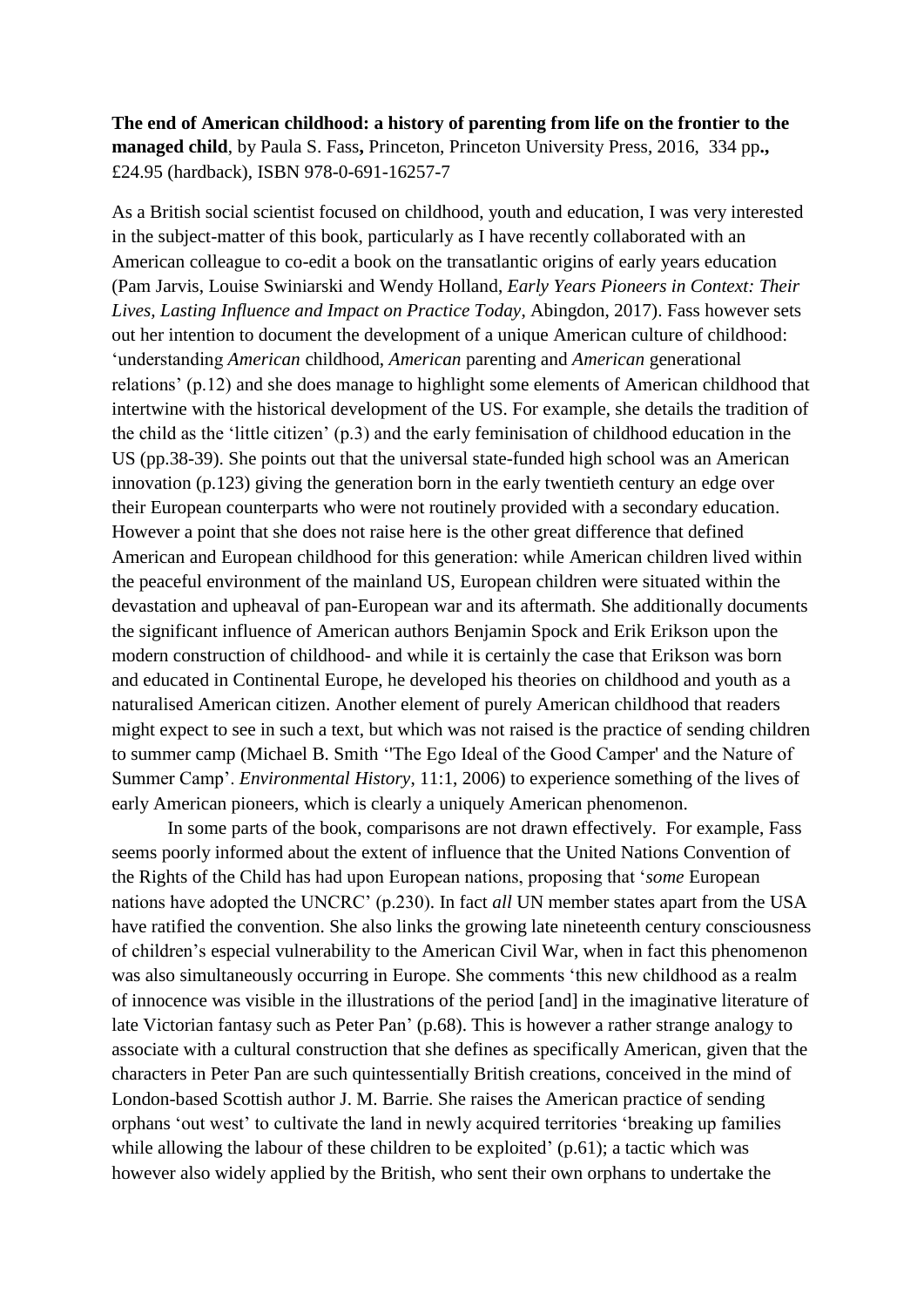same type of labour in the vast untamed landscapes of the Canadian and Australian colonial territories. On p.87, Fass comments 'in 1900... one writer in the Ladies Home Journal declared that the American's vision regarding children was "absolutely unique in the world. He no longer regards his child as an animal to be tamed by beating, or as a possible saint but as the heir to all the good things of the time"'. Such debates can however be traced back to Europe in previous centuries, for example in the practical pedagogies of Pestalozzi, Froebel and Owen. Froebel in particular, through his system of teaching aid 'gifts' created the basis for the development of the child-centred pedagogies developed by early American infant educators such as Peabody, Blow and Wiggin.

Overall then, Fass does not wholly succeed in her attempt to depict the US as the hub of some kind of unique construction of childhood, and in continually attempting to do so throughout the text, she misses many chances to broaden and deepen her analysis of some very diligent research. One point that is well explored outlines the steady transformation of health advice offered to mothers during the latter part of the nineteenth century simply to help them keep their children alive into the 'pop' child psychology advisory media that first arose in the early part of the mid-twentieth century: 'The battles fought on behalf of American children by the old-fashioned (even spinsterish) women of the turn of the century ... were succeeded by male advisors... [who] spoke to the private concerns of twentieth century women eager to make sure that little Johnny or Jane... became "normal" and "well-adjusted"' (p103). Fass comments that such a development led to 'Determining the fate of children under the careful supervision of experts' (p.1.2, and this is an excellent point, detailing the origins of the current neoliberal spotlight shone by a dazzling array of media upon every facet of twenty-first century parenting, and its consequent assault on mothers' confidence. However, Fass's narrative underpinning of this topic would have gained depth if it had been supported by wider references, for example to the theories of Maria Montessori and Susan Isaacs, and the maternalist politics and practices of the McMillan sisters. Some of the points that Fass makes about the changes in the lives of mothers and children in the late twentieth century apply equally to the majority of modern post-industrial democracies - for example the movement of mothers into the workforce and consequent problems of funding high quality affordable childcare which has been recently been internationally researched by UNICEF in *The Child Care Transition Report* (2008). The falling standards of public schools, as measured by international comparisons, are also familiar to British parents. The role and penetration of new media, parenting being negatively impacted through 'a cocktail of guilt and anxiety and resentment and regret' (p.217) and parents as 'the subject and audience for a literature of complaint and disappointment' (p.217) all link back to the issue of parenting in a twenty-first century mediated neoliberal culture. I agree with Fass that there is a lack of attention paid to the history of childhood and parenting but would add that this is an international issue, particularly prevalent within the Anglophone nations.

Some of the book's narrative on modern parenting in a contemporary post-industrial, multi-cultural society is at best speculative and at worst, rather narrow minded. Fass talks of 'children as choice' as a 'consumption-based model' (p.220), unmarried parents who are in 'temporarily stable relationships likely to dissolve within 5 years' (p.223) and mothers who, it is implied, form transient relationships with the fathers of their children because 'the jobs their partners might once have had are now either transferred to other parts of the globe or